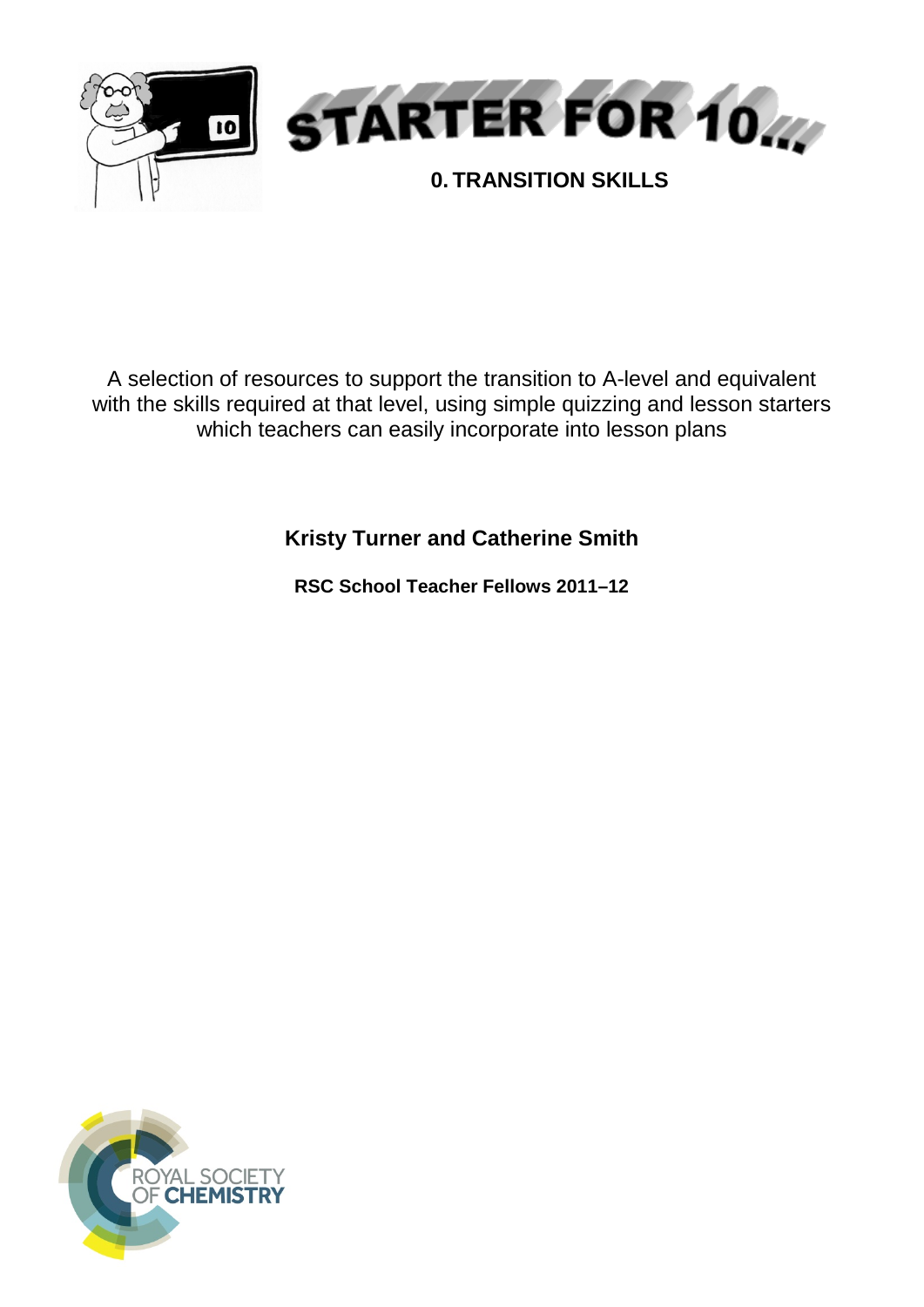

# **Biographies**

Kristy trained as a teacher following a PhD in synthetic chemistry at the University of Glasgow and has been teaching chemistry in state and independent schools in Greater Manchester since 2006. Since 2015 she has combined teaching in school with teaching in higher education, teaching foundation and undergraduate chemistry students at the University of Manchester and carrying out chemistry education research.

Catherine graduated from the University of Sheffield in 1998 with an MChem degree before moving to the University of Cambridge to undertake PhD studies in organic synthesis. Following postdoctoral work as a Junior Research Fellow at Girton College, Cambridge, Catherine moved into secondary teaching through the Graduate Teacher Programme. She has been teaching at Hinckley Academy and John Cleveland Sixth Form Centre, Leicestershire, since 2006, where she now holds the position of Lead Practitioner for Teaching and Learning. In 2011–12 Catherine had a year's sabbatical from school to take up a position as an RSC School Teacher Fellow based at the University of Leicester looking at the transition from school to university.